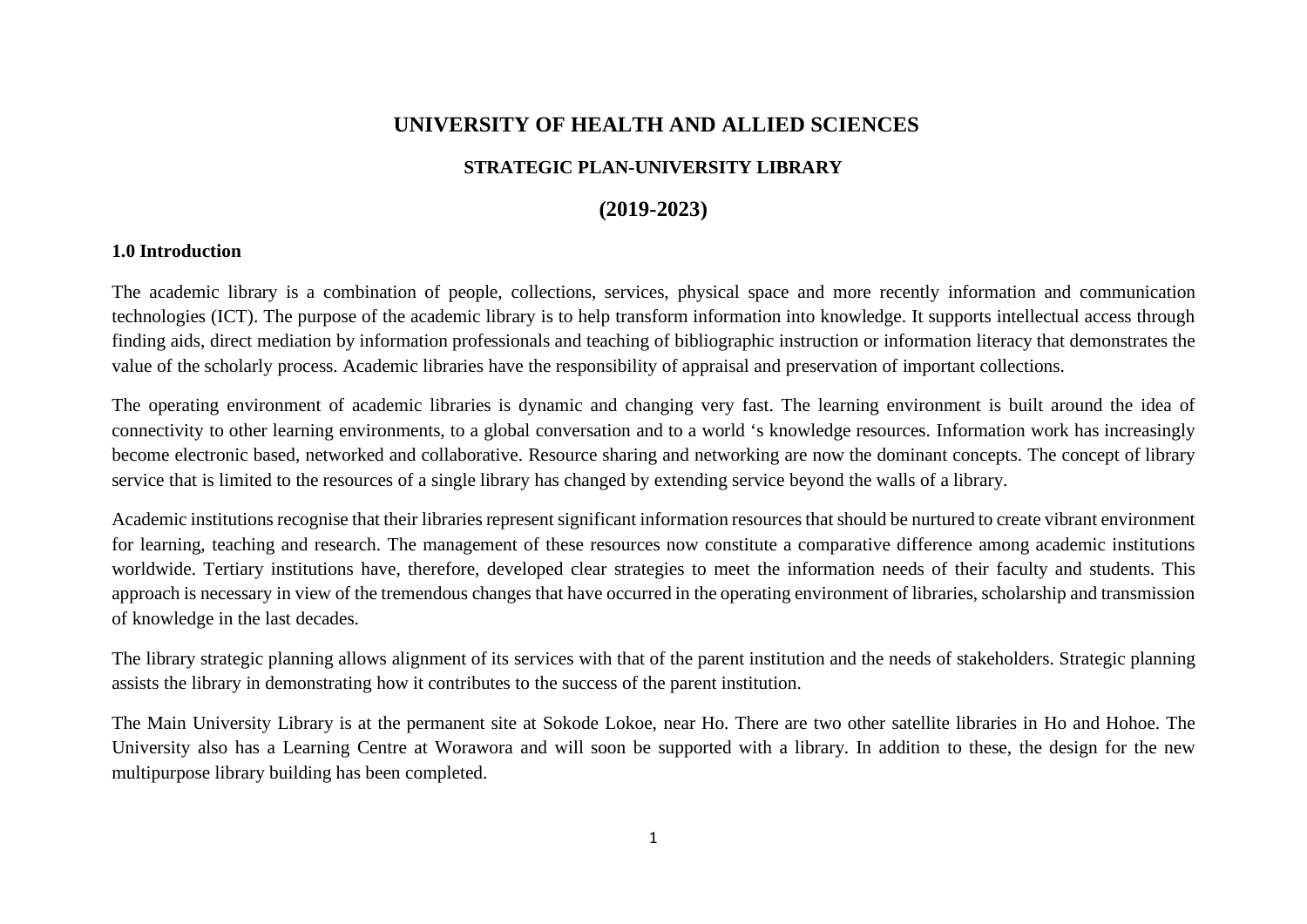The strategic plan is a guide to how choices will be made during the development process for the next five years (2018-2022). The development of the Library's strategic plan and subsequent implementation is based on the University's vision as "a pre-eminent research and practically oriented health institution dedicated to community service". The plan reveals the creation of a very conducive and enabling environment for the university community to be confident and productive, promoting research, fostering collaboration, providing top-class client services while taking cognisance of the social, ethical and legal issues surrounding the generation, transfer and use of information.

#### **1.2 Goal**

The ultimate goal of the strategic plan is to chart a course of action that will take the library from its present state to a higher height that will help achieve the corporate vision and mission of the University in the next five years.

#### **1.3 Objectives**

In the main, the plan seeks to:

- build a very comprehensive collection of both print and electronic resources to support teaching, learning and research activities,
- improve upon the availability and use of the information resources by quickly processing and making them easily accessible,
- ensure long-term preservation of all library resources,
- market the information resources of the library to the university community,
- encourage the development of information literacy skills so that members of the university community are confident and effective in the exploitation of library resources,
- ensure that the University's information processes are coterminous with both national and international legislations.

#### **2.0 Mission**

Partnering with faculty to advance teaching, learning and research by building and providing global access to library and information resources and ensuring effective exploitation and use.

#### **3.0 Vision**

Providing academic leadership and support services for excellence in health sciences education and research.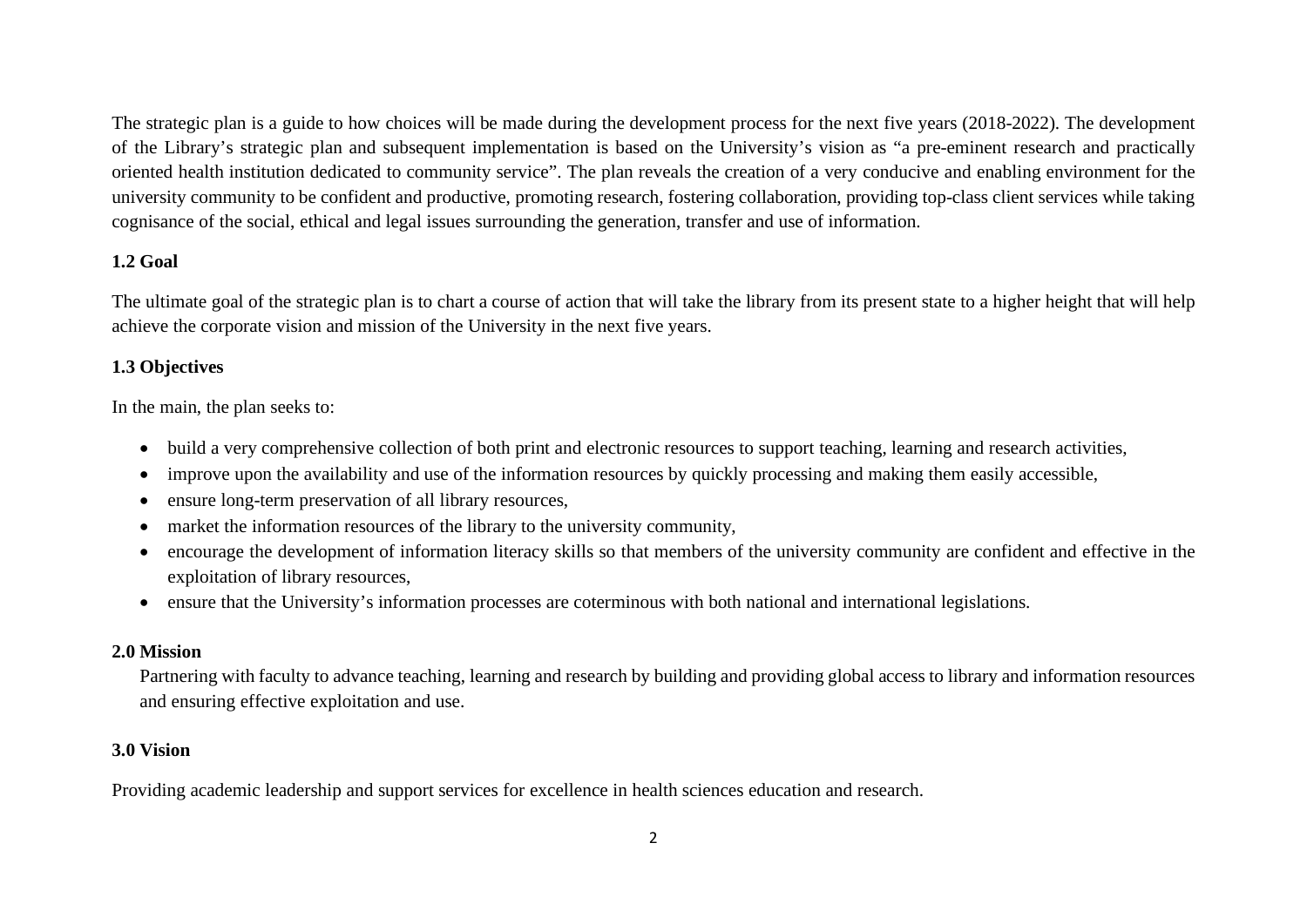### **4.0 Core Values**

The core values stem from the library's commitment to deliver prompt information resources to support teaching, learning and research activities. This requires staff to be imbued with certain values:

4.1 Strategic Leadership 4.2 Teamwork 4.3 User-centredness 4.4 Professionalism 4.5 Innovativeness 4.6 Partnerships 4.7 Ethical Consideration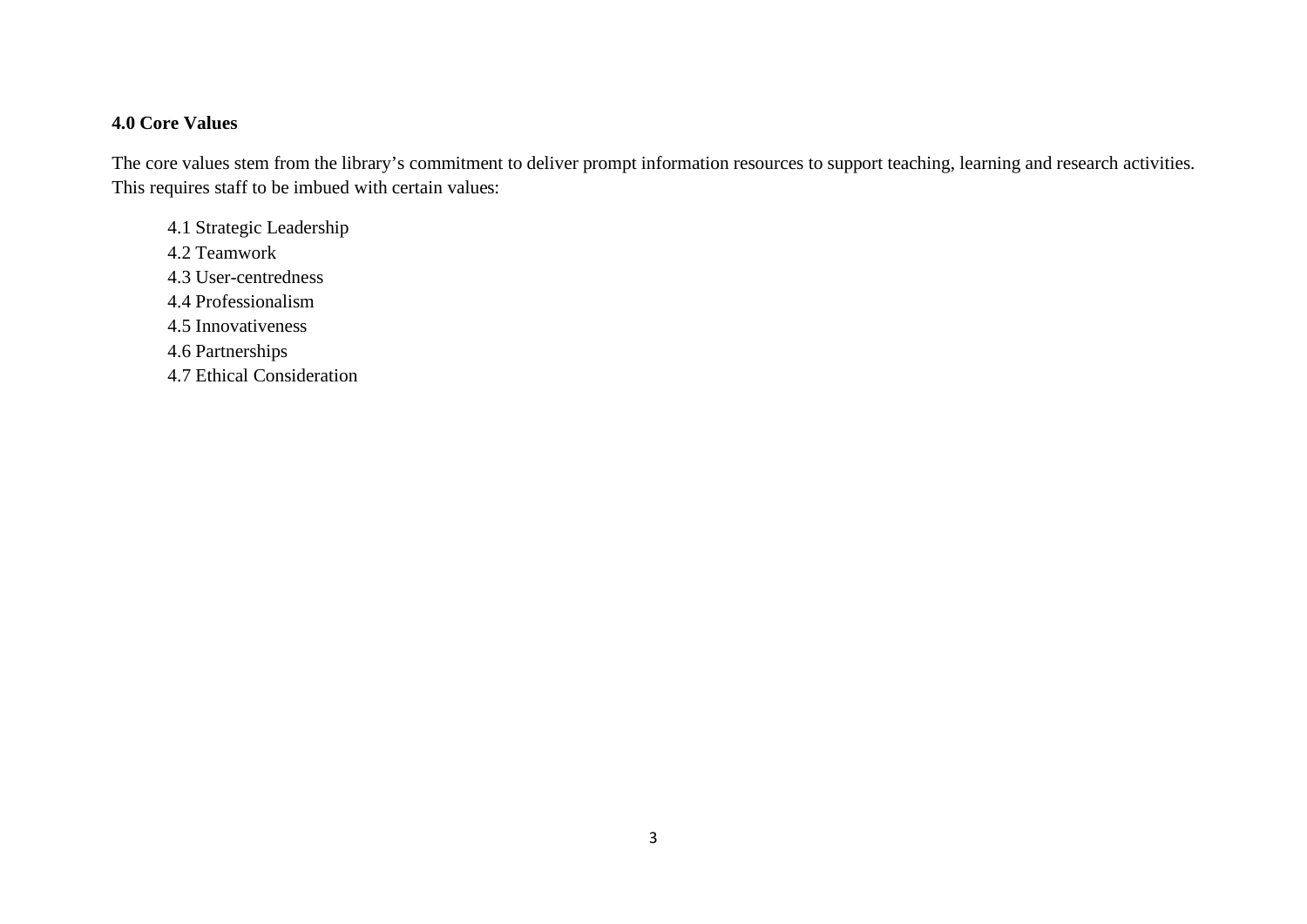## **PROPOSED UHAS LIBRARY ORGANOGRAM**

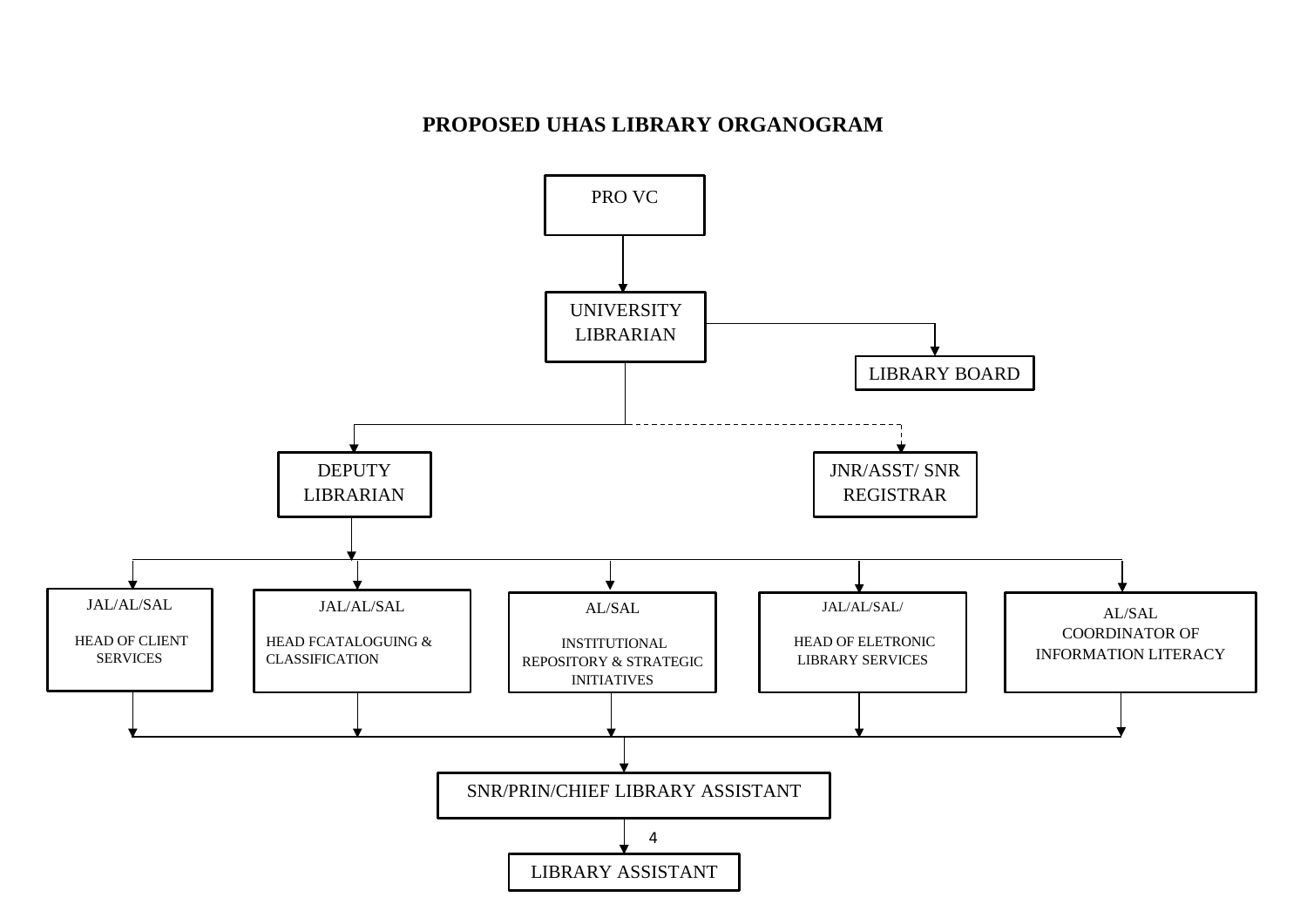#### **5.0 Environmental Scan**

The global library and information industry has changed with the advent of digital technology and the consequent availability of electronic resources on the Internet. To run a modern library therefore, there is the need for a variety of human skills and high-performance technological equipment. A realistic library strategic plan will therefore assess the current strengths and weaknesses, fill the gaps and anticipate future demands. This calls for an assessment of the internal environment (Strengths and Weaknesses) and the external environment (Opportunities and Threats). It is therefore imperative to undertake a SWOT analysis of the library as an organisation in order to ascertain the strengths, weaknesses, opportunities and threats that there are to be taken advantage of, and the hidden vulnerabilities that are to be strategically addressed in order to survive.

| <b>Strengths</b>                                                                                                               | <b>Required Strengths</b>                                                          |
|--------------------------------------------------------------------------------------------------------------------------------|------------------------------------------------------------------------------------|
| Qualified and dedicated staff                                                                                                  | Increased bandwidth and improved ICT<br>infrastructure.                            |
| Access to Internet connectivity                                                                                                | Improved staff motivation                                                          |
| Functional Online Public Access<br>Catalogue (OPAC).                                                                           | Increased staff strength                                                           |
| Good training services for computer-<br>$\bullet$<br>based information services.                                               | Expertise in the development of databases<br>and institutional repository.         |
| Modest infrastructure and<br>$\bullet$<br>equipment.                                                                           | Improved and expanded training services for<br>computer-based information services |
| <b>Opportunities</b>                                                                                                           | <b>Threats</b>                                                                     |
| Capacity building in ICT to expand<br>service delivery                                                                         | Rapidly changing technological<br>developments in information acquisition,         |
|                                                                                                                                | processing, storage and retrieval.                                                 |
| Building partnerships with<br>$\bullet$<br>CARLIGH and CULD members in<br>Ghana and other institutions outside<br>the country. | Attracting and retaining highly qualified<br>staff.                                |
| Periodic exposure to international<br>$\bullet$<br>conferences, seminars and<br>workshops.                                     | Inadequate space for reading                                                       |
| Proliferation of social media in<br>$\bullet$<br>information service delivery.                                                 | Library collection by discipline is not good.                                      |

#### **Table 1: SWOT Analysis**

#### **6.0 The Library's Strategic Thrust**

The Library's operations are guided by the University's mission: "To provide quality educational opportunities to students and healthcare professionals, advance knowledge through scholarship and research and provide patient care and services that improve health and quality of life". The library's operations are also guided by one of the aims of the university notably, "To disseminate knowledge and the results of research".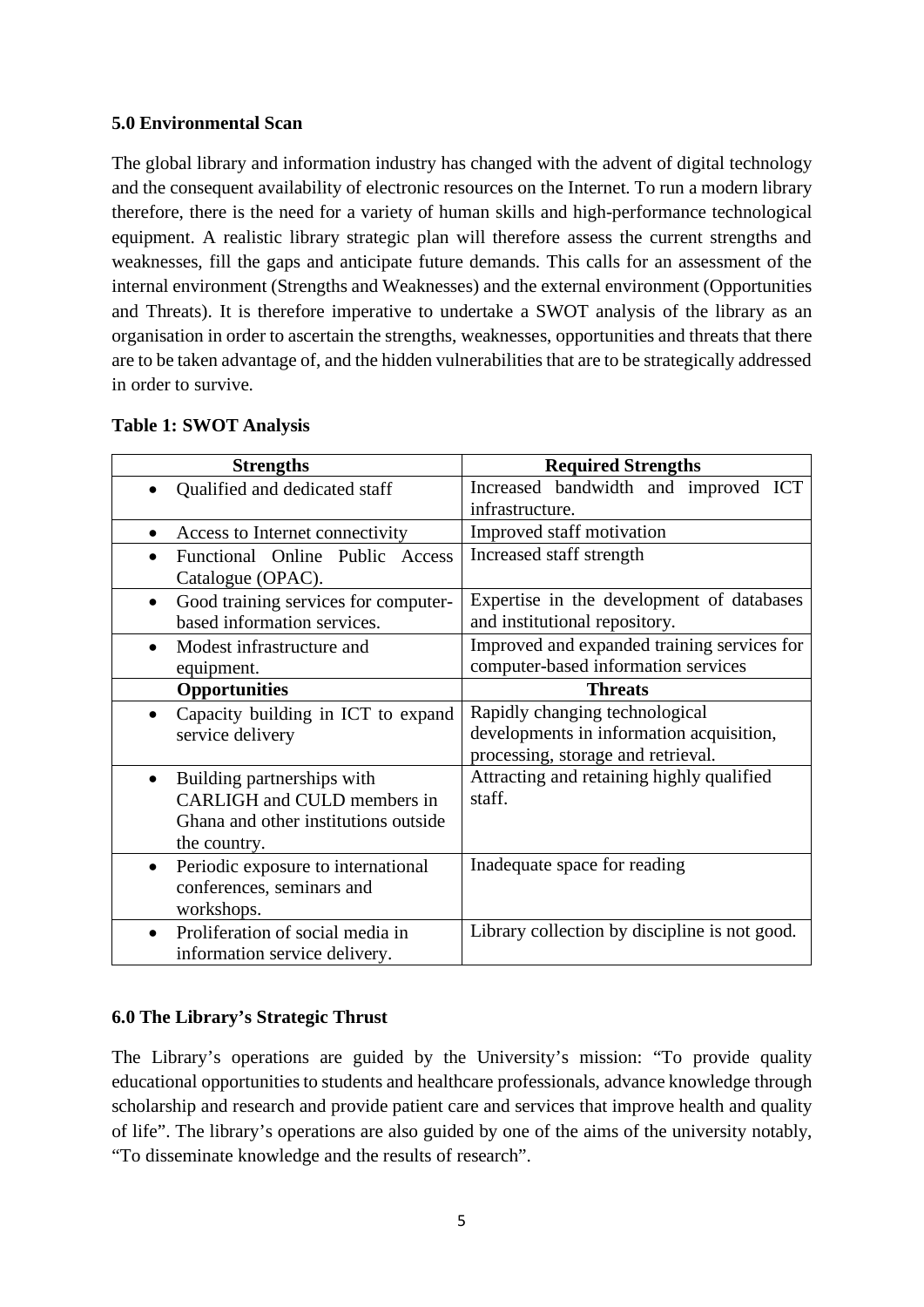Arising out of the University's vision, mission and aims, the library's strategic agenda will be defined by the following key thrusts:

- 1. Create the organisation and integrate human effort into activities to achieve the goals of the library,
- 2. Establish processes and support structures that ensure selection, acquisition and preservation of resources,
- 3. Improve access to content in formats best suited for users regardless of their location,
- 4. Build a sustainable digital infrastructure needed to support library operations,
- 5. Promote research appreciation and evidence-based practice through integration of information literacy into curricular,
- 6. Establish a library portal and an institutional repository,
- 7. Embark upon fundraising activities to support the library,
- 8. Invest in physical and virtual spaces,
- 9. Draw a marketing and communication plan.

## **Key Thrust 1: Create the organisation and integrate human effort into activities to achieve the goals of the library.**

| No. | <b>Key Action</b>                                                          | <b>Primary</b><br><b>Responsib</b><br>ility | <b>Secondary</b><br><b>Responsibilit</b><br>y | <b>Indicators</b>                                                                                                                   | Target/Time-<br>frame              |
|-----|----------------------------------------------------------------------------|---------------------------------------------|-----------------------------------------------|-------------------------------------------------------------------------------------------------------------------------------------|------------------------------------|
| 1.  | Recruit, develop<br>and retain high<br>calibre staff                       | University<br>Librarian                     | Library<br>Board/<br>Library<br>Management    | All departments<br>e.g.,<br>Acquisitions,<br>Cataloguing and<br>Centres e.g.<br>Cochrane<br>Collaboration<br>will be<br>established | 2019                               |
| 2.  | Upgrade existing<br>staff                                                  | University<br>Librarian                     | Library<br>Management                         | Recruited<br>existing staff<br>encouraged to<br>pursue higher<br>degrees                                                            | To run<br>throughout<br>the period |
| 3   | Organisation of in-<br>service training<br>programmes for<br>library staff | University<br>Librarian                     | Departmental<br>Heads                         | Organise in-<br>service training<br>at the end of<br>every semester                                                                 | To run<br>throughout<br>the period |
| 4.  | Stimulate and<br>monitor high<br>performance from<br>staff                 | University<br>Librarian                     | Departmental<br>Heads                         | Automation<br>priorities will be<br>determined by a<br>well-planned<br>process.                                                     | To run<br>throughout<br>the period |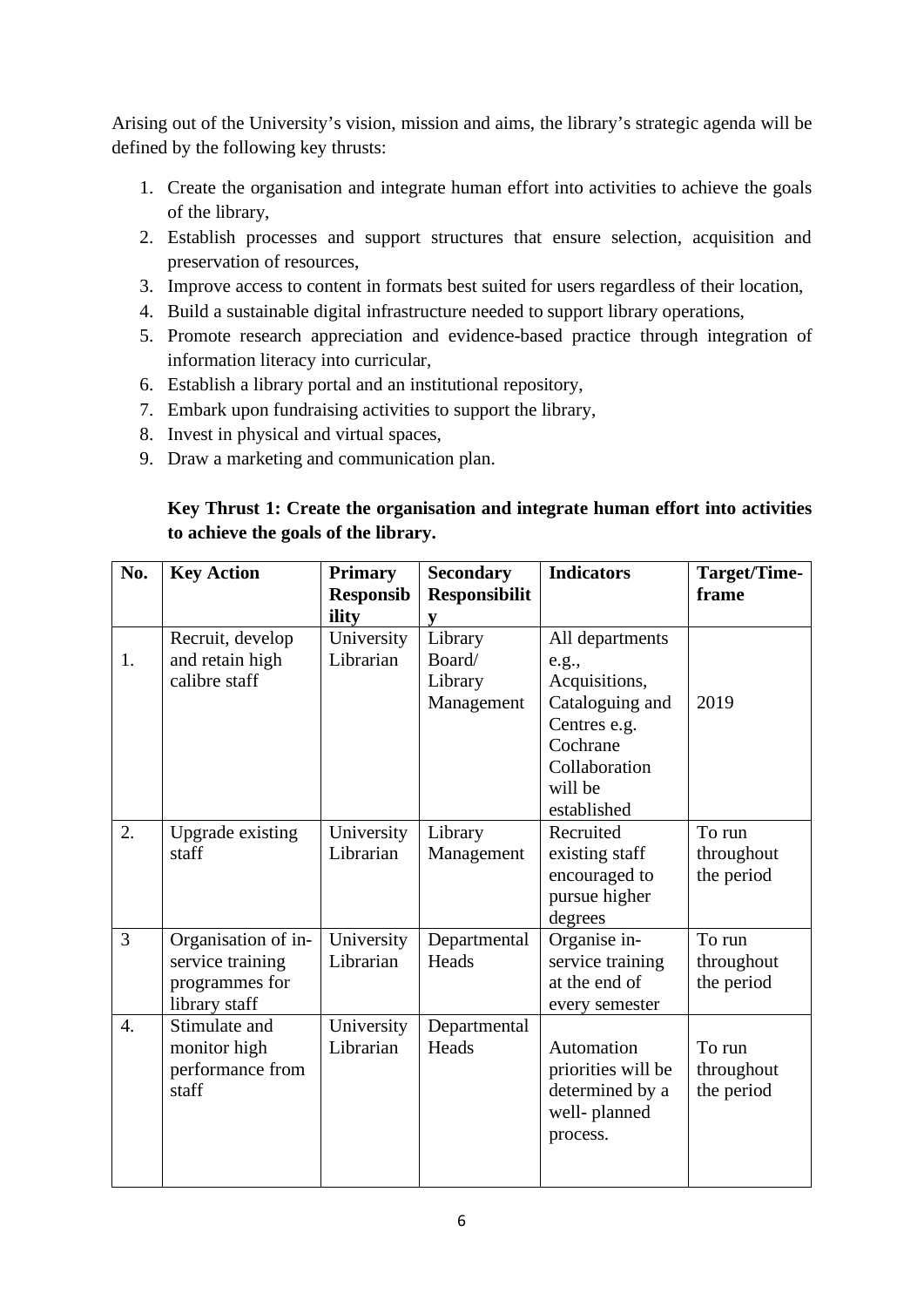|    |                                                                                                 |                         |                       | Departmental<br>Heads present<br>quarterly reports                               |                   |
|----|-------------------------------------------------------------------------------------------------|-------------------------|-----------------------|----------------------------------------------------------------------------------|-------------------|
| 5. | Create the<br>processes,<br>procedures and<br>structure on which<br>the library will<br>operate | University<br>Librarian | Library<br>Management | Organisational<br>chart and<br>reporting lines<br>clearly defined                | 2019              |
| 6. | Establish staff<br>incentive packages                                                           | University<br>Librarian | Departmental<br>Heads | Institute criteria<br>for selection<br>(Certificates,<br>Citations of<br>Honour) | Every<br>semester |

## **Key Thrust 2: Establish processes and support structures that ensure selection, acquisition and preservation of resources.**

| No. | <b>Key Action</b>                                                                                                             | <b>Primary</b><br><b>Responsibi</b> | <b>Secondary</b><br><b>Responsibil</b>                                    | <b>Indicators</b>                                                                                                                                                                                          | Target/Time-<br>frame    |
|-----|-------------------------------------------------------------------------------------------------------------------------------|-------------------------------------|---------------------------------------------------------------------------|------------------------------------------------------------------------------------------------------------------------------------------------------------------------------------------------------------|--------------------------|
| 1.  | Acquire library<br>and information<br>resources to satisfy<br>the needs of<br>students, faculty<br>and other<br>stakeholders. | lity<br>University<br>Librarian     | ity<br>Library<br>Board,<br>Faculty<br>Members &<br>Subject<br>Librarians | Subject/School<br>librarians and<br>special<br>collections staff<br>are well<br>supported to<br>select and<br>acquire routinely<br>all library<br>resources                                                | Throughout<br>the period |
| 2.  | Build partnerships<br>to ensure broadest<br>access to research<br>materials<br>worldwide                                      | University<br>Librarian             | Department<br>al Heads                                                    | Availability of<br>selection,<br>processing and<br>access models to<br>exploit the<br>collaborative<br>environment<br>made possible by<br>associations as<br>well as academic<br>and research<br>libraries | Throughout<br>the period |
| 3.  | All acquisitions<br>housed, preserved                                                                                         | University<br>Librarian             | Department<br>al Heads                                                    | Provide onsite<br>storage                                                                                                                                                                                  | Throughout<br>the period |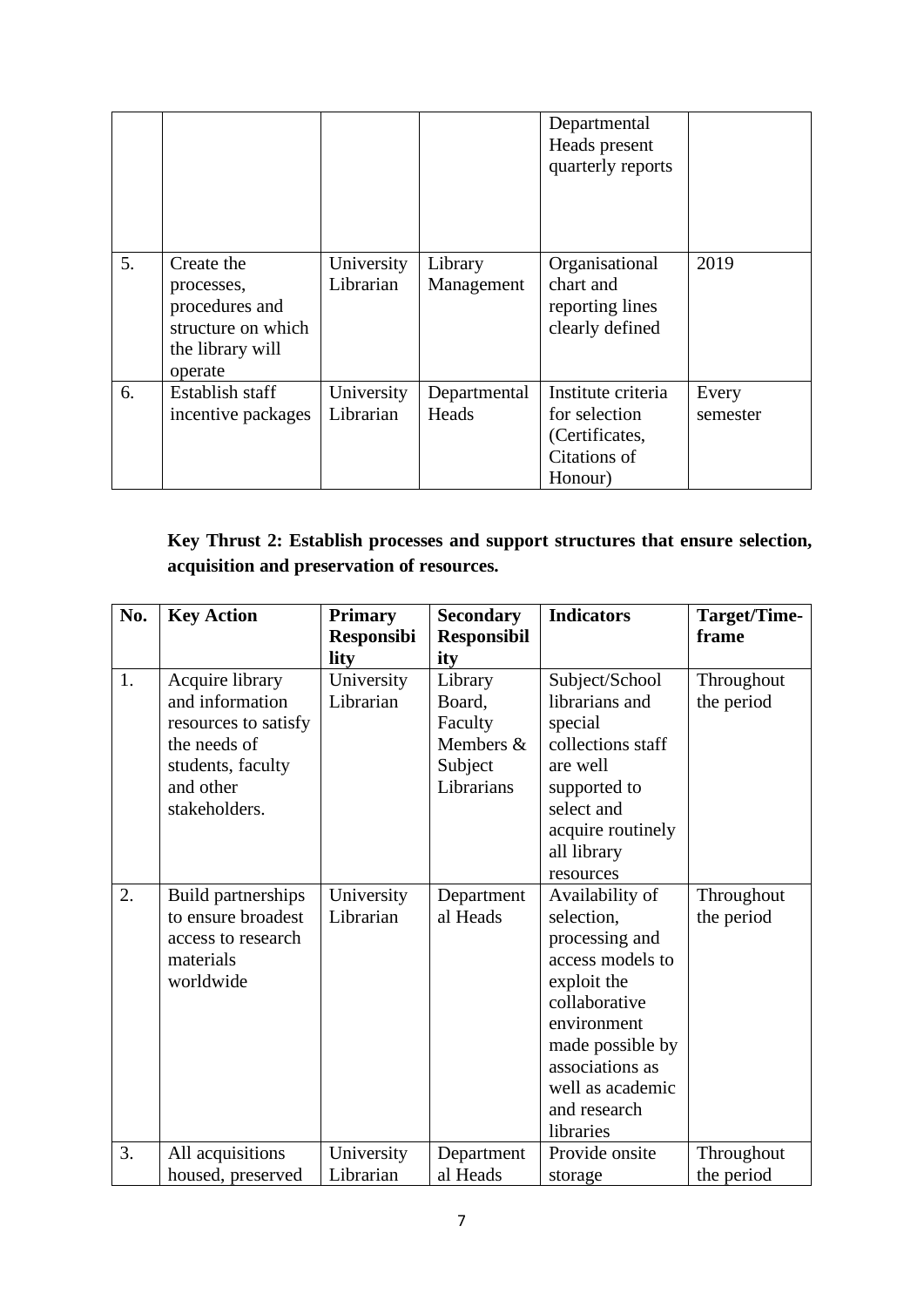| and users to have   | capacities for |
|---------------------|----------------|
| intellectual access | special        |
| to the library's    | collections    |
| holdings.           |                |

## **Key Thrust 3**: **Improve access to resources best suited for users regardless of their location.**

| No. | <b>Key Action</b>                                                                                                                                                  | <b>Primary</b><br><b>Responsibility</b> | <b>Secondary</b><br><b>Responsibility</b> | <b>Indicators</b>                                                                                                                                        | Target/<br>Time-<br>frame |
|-----|--------------------------------------------------------------------------------------------------------------------------------------------------------------------|-----------------------------------------|-------------------------------------------|----------------------------------------------------------------------------------------------------------------------------------------------------------|---------------------------|
| 1.  | Collect, manage and<br>preserve new digital<br>assets (wikis, blogs,<br>Data sets)                                                                                 | University<br>Librarian                 | CITO/Systems<br>Librarian                 | Users are<br>able to<br>discover,<br>access, share<br>and use the<br>resources<br>they need<br>across the<br>global<br>network                           | 2020                      |
| 2.  | Exploit technology<br>for research and for<br>creating new forms<br>of scholarship,<br>instructional modes<br>and content (eg.<br>Video conferring,<br>webinars, ) | University<br>Librarian                 | CITO/Systems<br>Librarian                 | Content<br>creators<br>among<br>faculty/staff<br>have<br>navigable<br>processes to<br>produce,<br>use, and<br>share as well<br>as preserve<br>materials. | 2019                      |

## **Key Thrust 4: Build a sustainable digital infrastructure needed to support library operations.**

| No. | <b>Key Thrust</b>    | <b>Primary</b>      | <b>Secondary</b>      | <b>Indicators</b> | Target/ |
|-----|----------------------|---------------------|-----------------------|-------------------|---------|
|     |                      | <b>Responsibili</b> | <b>Responsibility</b> |                   | Time-   |
|     |                      | t٧                  |                       |                   | frame   |
| 1.  | Create a networked   | University          | Library               | Digital           |         |
|     | environment that     | Librarian           | Board/CITO            | infrastructure    |         |
|     | supports the         |                     |                       | that supports     |         |
|     | increasingly digital |                     |                       | the life cycle    |         |
|     | nature of            |                     |                       | of digital        |         |
|     |                      |                     |                       | content           | 2019    |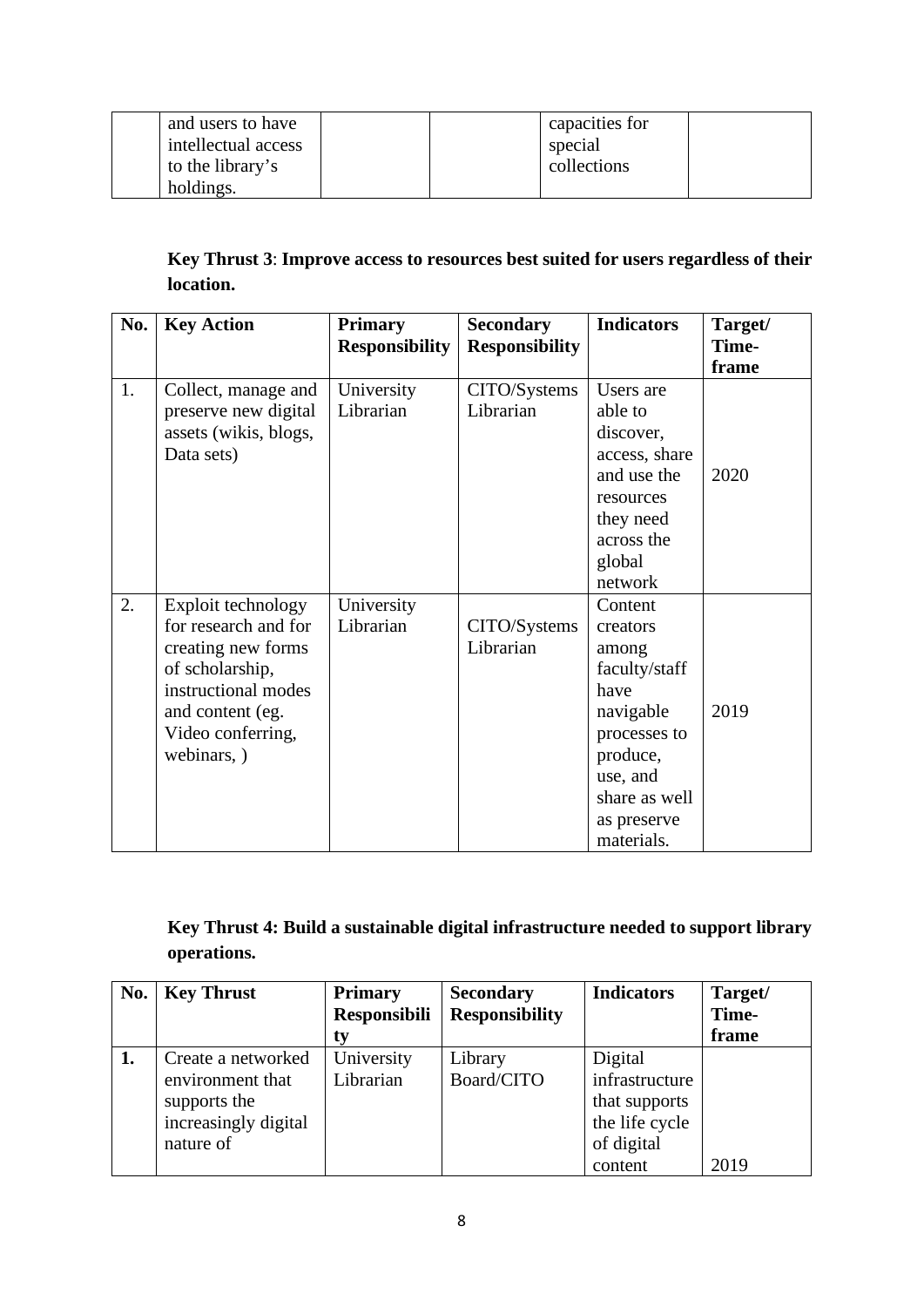|    | scholarship and        |            |               | including      |            |
|----|------------------------|------------|---------------|----------------|------------|
|    | teaching               |            |               | collection,    |            |
|    |                        |            |               | storage,       |            |
|    |                        |            |               | management,    |            |
|    |                        |            |               | access.        |            |
|    |                        |            |               | sharing and    |            |
|    |                        |            |               | long term      |            |
|    |                        |            |               | preservation.  |            |
| 2. | Create                 | University | Library Board | Infrastructure | Throughout |
|    | infrastructure that is | Librarian  |               | development    | the period |
|    | scalable, extensible,  |            |               | is prioritised |            |
|    | sustainable,           |            |               | according to   |            |
|    | enabling and           |            |               | user needs     |            |
|    | supportive             |            |               | and based on   |            |
|    |                        |            |               | best practices |            |

## **Key Thrust 5: Promote research appreciation and evidence-based practice through integration of information literacy into curricular**

| No. | <b>Key Thrust</b> | <b>Primary</b>      | <b>Secondary</b>      | <b>Indicators</b> | Target/    |
|-----|-------------------|---------------------|-----------------------|-------------------|------------|
|     |                   | <b>Responsibili</b> | <b>Responsibility</b> |                   | Time-      |
|     |                   | ty                  |                       |                   | frame      |
| 1.  | Integrate         | University          | Faculty/Depart        | staff<br>Library  | Throughout |
|     | Information       | Librarian           | -mental Heads         | provided<br>are   | the period |
|     | Literacy into     |                     |                       | with              |            |
|     | curricular        |                     |                       | professional      |            |
|     |                   |                     |                       | development       |            |
|     |                   |                     |                       | programme in      |            |
|     |                   |                     |                       | information       |            |
|     |                   |                     |                       | literacy          |            |
|     |                   |                     |                       | instruction       |            |
| 2.  | <b>Build</b>      | University          | Departmental          | Information       | Throughout |
|     | resources,        | Librarian           | Heads                 | literacy is       | the period |
|     | create            |                     |                       | integrated into   |            |
|     | processes         |                     |                       | the curricular    |            |
|     | and develop       |                     |                       | and taught by     |            |
|     | services<br>to    |                     |                       | library staff     |            |
|     | the<br>support    |                     |                       |                   |            |
|     | one semester      |                     |                       |                   |            |
|     | credit course     |                     |                       |                   |            |
|     | <sub>on</sub>     |                     |                       |                   |            |
|     | Information       |                     |                       |                   |            |
|     | Literacy          |                     |                       |                   |            |
| 3.  | Present<br>the    | University          | Academic              | Information       | Throughout |
|     | programme         | Librarian           | Board                 | literacy is       | the period |
|     | as a process      |                     |                       | aligned with      |            |
|     | of                |                     |                       | teaching and      |            |
|     | continuing        |                     |                       | learning          |            |
|     | education         |                     |                       | outcomes          |            |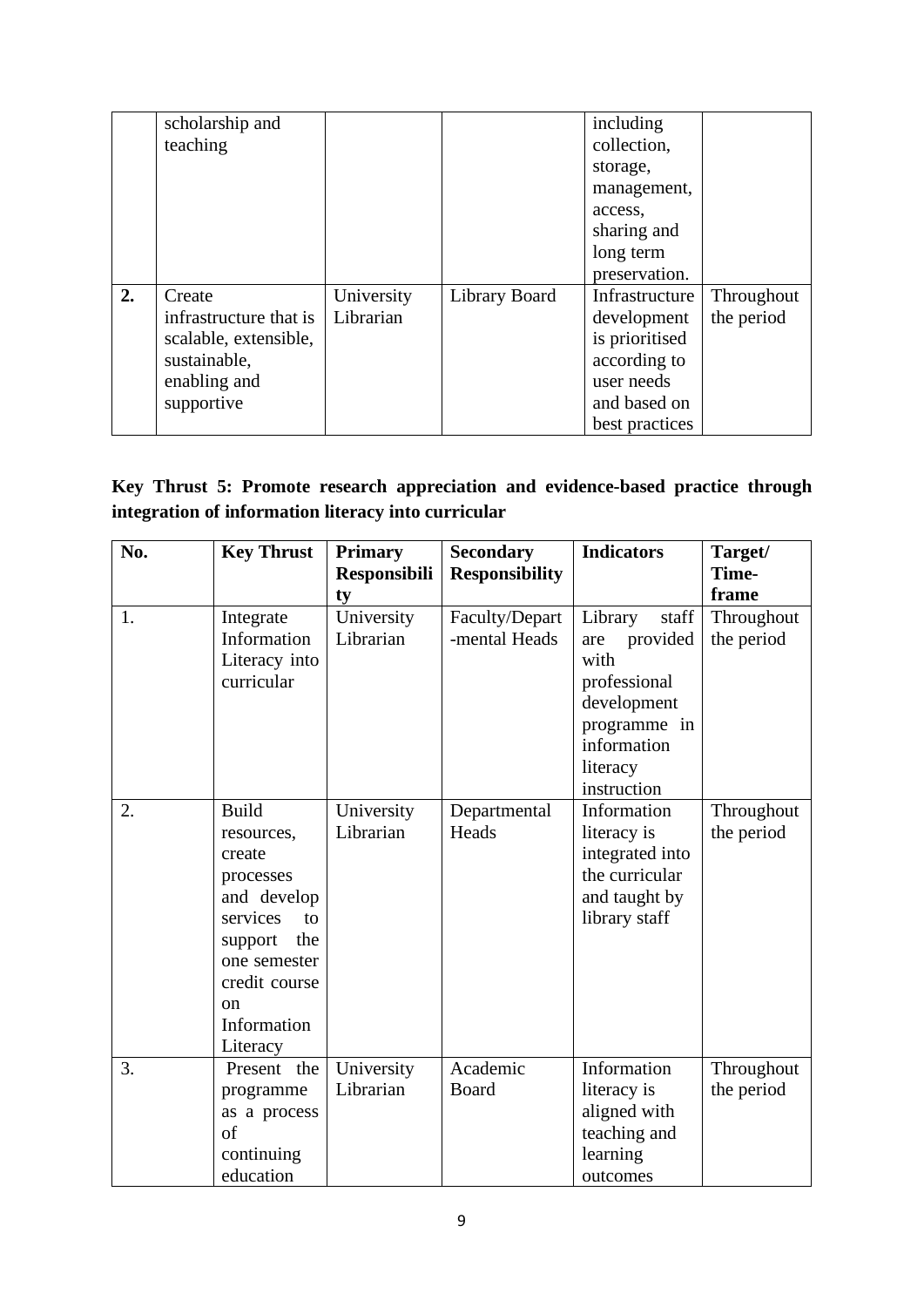|    | for students,<br>lecturers and<br>researchers                                                                          |                         |                   |                                                                                                             |      |
|----|------------------------------------------------------------------------------------------------------------------------|-------------------------|-------------------|-------------------------------------------------------------------------------------------------------------|------|
| 4. | Establish<br>Health<br>Information,<br>Health<br>Learning<br>Materials<br>and<br>Cochrane<br>Collaboratio<br>n Centres | University<br>Librarian | Academic<br>Board | Centre<br>provides<br>evidence-<br>based<br>information to<br>clinicians and<br>healthcare<br>practitioners | 2020 |

## **Key Thrust 6: Establish a library website and an institutional repository**

| No. | <b>Key Thrust</b>   | <b>Primary</b>        | <b>Secondary</b>      | <b>Indicators</b> | Target/ |
|-----|---------------------|-----------------------|-----------------------|-------------------|---------|
|     |                     | <b>Responsibility</b> | <b>Responsibility</b> |                   | Time-   |
|     |                     |                       |                       |                   | frame   |
| 1.  | Establish           | University            | Library Board         | Display all       |         |
|     | <b>UHAS</b> library | Librarian             |                       | Library           |         |
|     | website             |                       | Library               | services on       | 2018    |
|     |                     |                       | Management            | the website       |         |
| 2.  | Establish<br>an     | University            | Library Board         | Capture the       |         |
|     | Institutional       | Librarian             |                       | University's      |         |
|     | Repository to       |                       | Library               | intellectual      |         |
|     | be known as         |                       | Management            | assets for        | 2019    |
|     | <b>UHASSPACE</b>    |                       |                       | increased         |         |
|     |                     |                       |                       | visibility        |         |
|     |                     |                       |                       | and global        |         |
|     |                     |                       |                       | access            |         |

## **Key Thrust 7: Embark upon raising resources to support the library**

| No. | <b>Key Thrust</b> | <b>Primary</b>        | <b>Secondary</b>      | <b>Indicators</b> | Target/           |
|-----|-------------------|-----------------------|-----------------------|-------------------|-------------------|
|     |                   | <b>Responsibility</b> | <b>Responsibility</b> |                   | <b>Time-frame</b> |
| 1.  | Need for          | University            | University            | University        | Throughout        |
|     | library           | Librarian             | Council,              | Librarian to      | the period        |
|     | advocacy          |                       | University            | lead drive to     |                   |
|     | due to            |                       | Management,           | raise funds for   |                   |
|     | inadequate        |                       | Library Board         | the Library       |                   |
|     | budgetary         |                       | and                   |                   |                   |
|     | allocations       |                       | Departmental          | Organise          |                   |
|     |                   |                       | Heads                 | events on         |                   |
|     |                   |                       |                       | continuous        |                   |
|     |                   |                       |                       | basis to attract  |                   |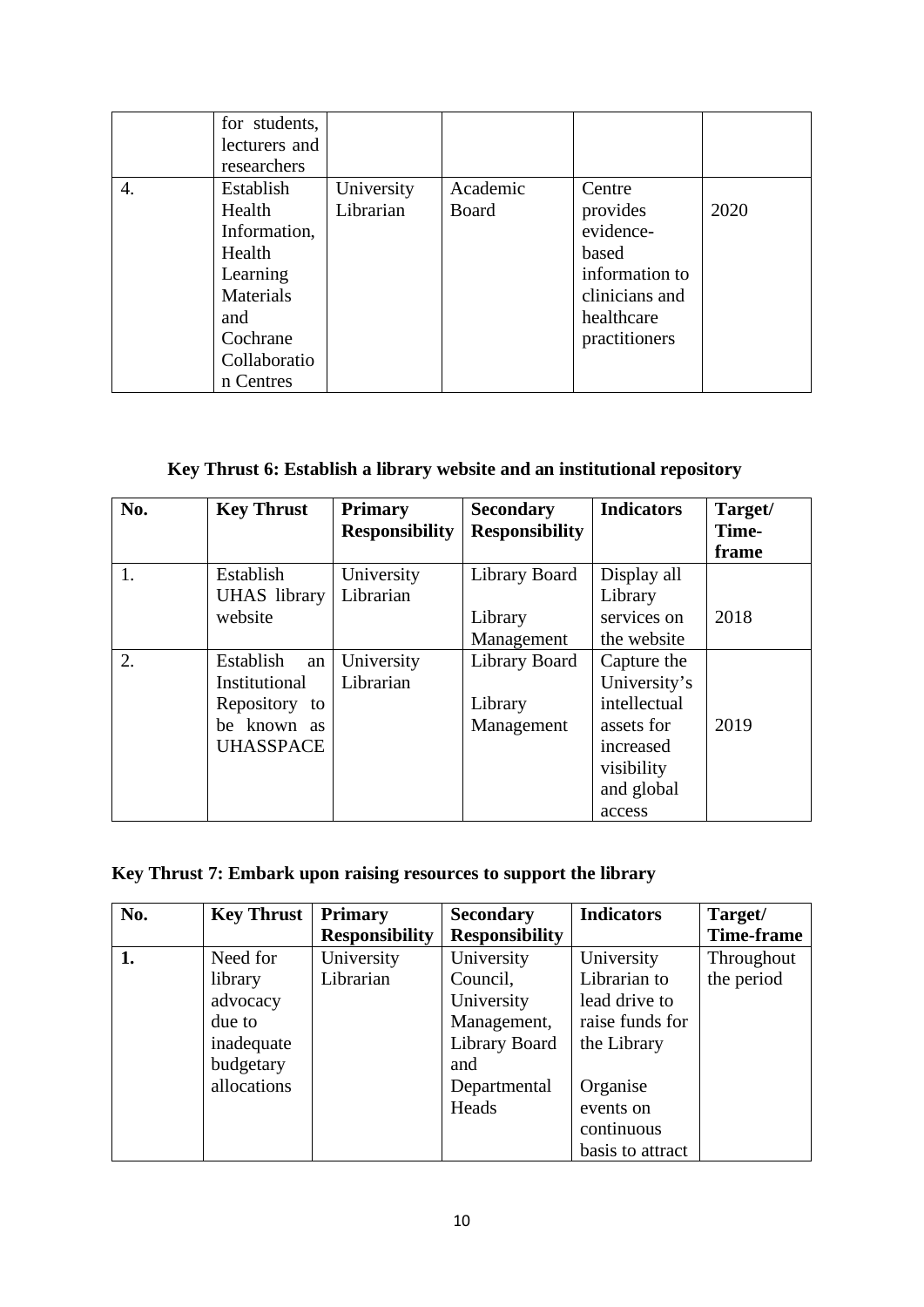|  |  |  | donors and<br>philanthropists |  |
|--|--|--|-------------------------------|--|
|--|--|--|-------------------------------|--|

# **Key Thrust 8: Invest in physical and virtual spaces**

| No. | <b>Key Thrust</b>                                                                                                                                                                                                    | <b>Primary</b>          | <b>Secondary</b>                                                   | <b>Indicators</b>                                                                                                                                                                                                                                       | Target/<br>Time- |
|-----|----------------------------------------------------------------------------------------------------------------------------------------------------------------------------------------------------------------------|-------------------------|--------------------------------------------------------------------|---------------------------------------------------------------------------------------------------------------------------------------------------------------------------------------------------------------------------------------------------------|------------------|
|     |                                                                                                                                                                                                                      | <b>Responsibility</b>   | <b>Responsibility</b>                                              |                                                                                                                                                                                                                                                         |                  |
| 1.  | Build a main<br>library that is<br>technology<br>driven with<br>attractive<br>learning<br>environment<br>conducive to<br>study,<br>collaboration<br>and cross-<br>disciplinary<br>interaction<br>eg. Maker<br>Space. | University<br>Librarian | University<br>Council<br>University<br>Management<br>Library Board | Radio<br>Frequency<br>Identification<br><b>Systems</b><br>(RFID) at<br>the main<br>entrance and<br>entrances of<br>special<br>collections.<br>Comfortable<br>reading<br>spaces,<br>seminar<br>rooms, and<br>postgraduate<br>cubicles well<br>furnished. | frame<br>2023    |
|     |                                                                                                                                                                                                                      |                         |                                                                    | <b>Staff offices</b><br>and a<br>sophisticated<br>Circulation<br>Desk in<br>operation.<br>Emerging<br>technologies<br>are<br>implemented<br>in library<br>spaces to<br>meet user<br>demands                                                             |                  |
| 2.  | Establish<br>satellite<br>libraries for<br>schools<br>including the                                                                                                                                                  | University<br>Librarian | Library Board                                                      | Keep core<br>collections<br>of schools                                                                                                                                                                                                                  | 2019-2023        |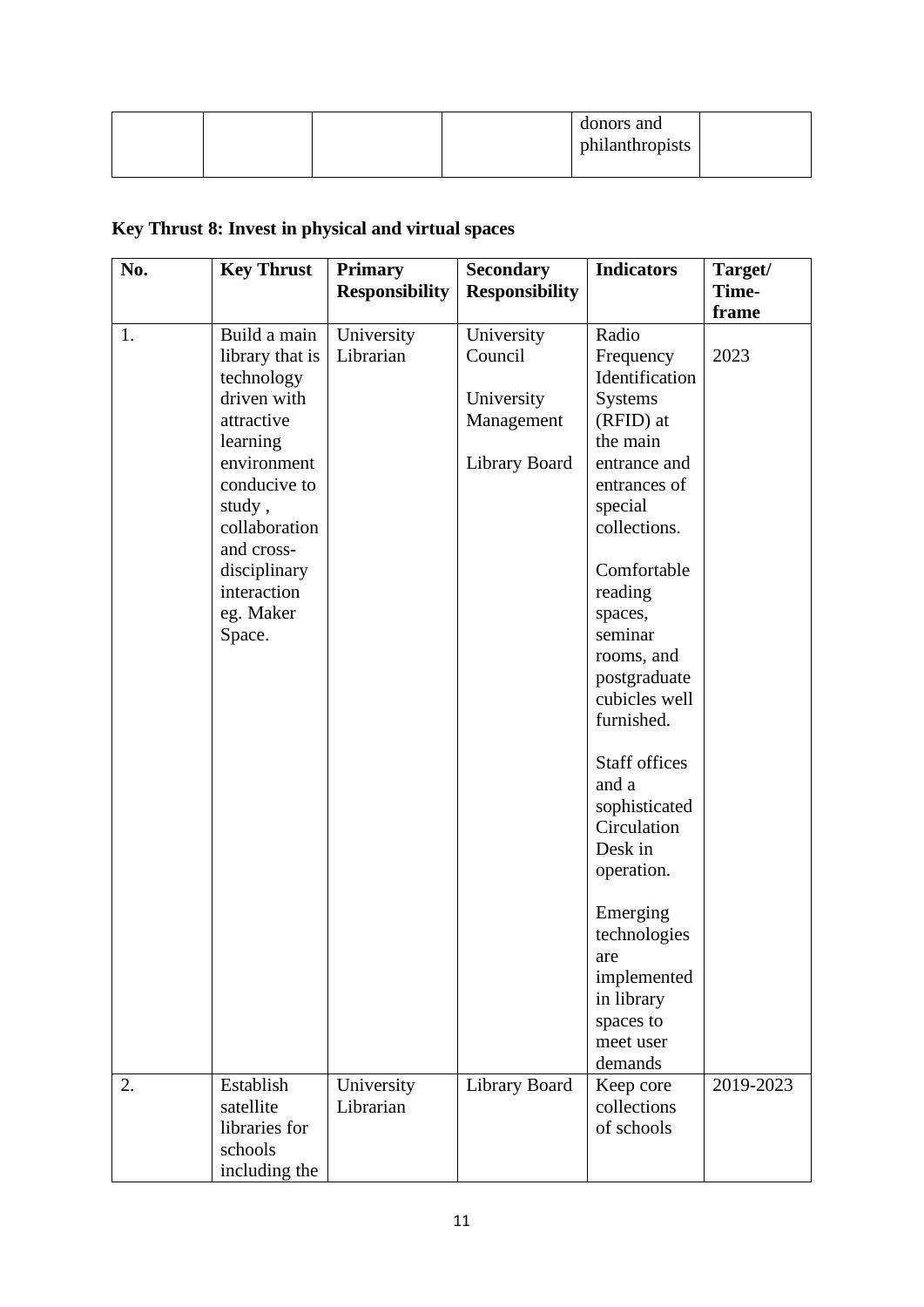| Hohoe  | Manned by    |
|--------|--------------|
| campus | professional |
|        | librarians   |

#### **Key Thrust 9: Draw a marketing and communication plan**

| No. | <b>Key Thrust</b>                                                                                                                                                                                                   | <b>Primary</b><br><b>Responsibility</b> | <b>Secondary</b><br><b>Responsibility</b> | <b>Indicators</b>                                                                                                              | Target/<br>Time-<br>frame |
|-----|---------------------------------------------------------------------------------------------------------------------------------------------------------------------------------------------------------------------|-----------------------------------------|-------------------------------------------|--------------------------------------------------------------------------------------------------------------------------------|---------------------------|
| 1.  | Increase<br>awareness of<br>library<br>resources<br>and services<br>among<br>faculty and<br>students                                                                                                                | University<br>Librarian                 | Library<br>Management                     | Library<br>services<br>promoted<br>through<br>website<br>advertisements,<br>printed<br>materials and<br>electronic<br>displays | 2019-2023                 |
| 2.  | Increase<br>faculty and<br>staff's<br>knowledge<br>and<br>awareness of<br>users'<br>information<br>needs and<br>work<br>practices in<br>order to<br>refine<br>promotional<br>messages<br>and design<br>new services | University<br>Librarian                 | Library<br>Management                     | Use focus<br>groups and<br>needs<br>/perceptions<br>survey on<br>regular cycle<br>for all user<br>groups                       | 2019-2023                 |

#### **7.0 Resource Implications**

The resources required to prosecute the Library's Strategic Plan will come from the Library User Fees and the Academic Facility User Fees (AFUF) which should be transferred annually into the Library's account. The Librarian and his staff will also embark upon proposal writing to source for funds and equipment from the corporate world to support some of its activities. The building of the Library for the University and satellite ones for schools require very huge capital outlay and these should be funded by the government of Ghana.